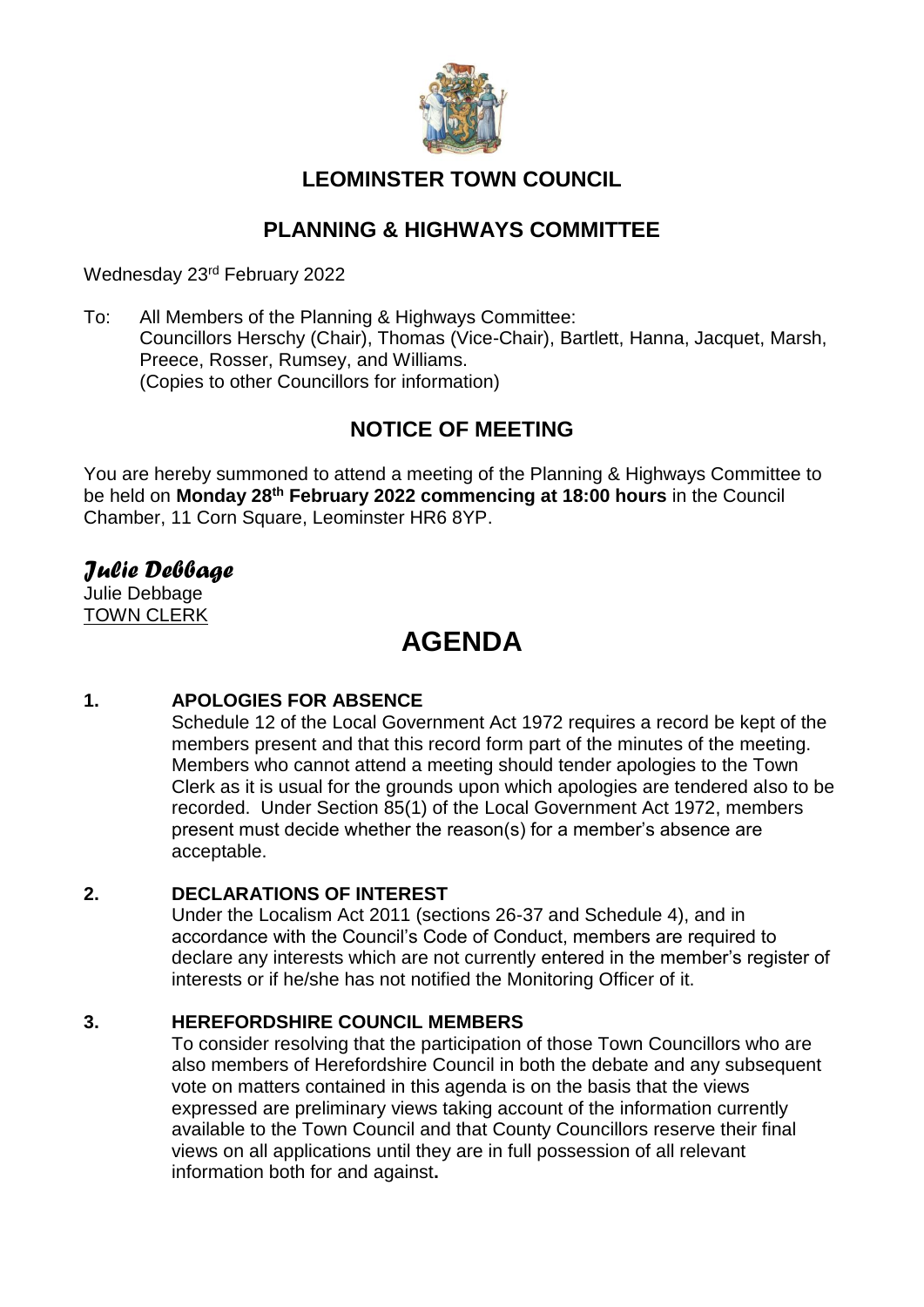### **4. REQUESTS FOR DISPENSATIONS**

To consider requests for dispensations (must be notified in writing).

### **5. QUESTIONS FROM THE PUBLIC (maximum 15 minutes)**

To receive questions and statements from members of the public as provided for in Standing Orders.

### **6. MINUTES OF PREVIOUS MEETING**

To receive and approve as a correct record the minutes of the Planning & Highways Committee meeting held on 7<sup>th</sup> February 2022.

### **7. PLANNING**

### **(a) Planning applications**

The following applications have been received from the Planning Authority and require comment for determination by Herefordshire Council:

**Application no & site address:** Planning Consultation – **220273** – 41,43 & 45 Pump Piece, Leominster, Herefordshire HR6 8HR

**Description:** Proposed change of use from registered care home (C2) to dwelling house C3(B). Single storey rear extension and front elevation alterations to no 41 and associated disabled access modifications, including access ramps to front and rear gardens.

**Applicant(s):** Mr Deepesh Patel **Grid ref:** OS 349046, 258764 **Application type:** Planning Permission

**Website link:** http://www.herefordshire.gov.uk/searchplanningapplications

**Application no & site address:** Planning Consultation – **220396** – Dental Surgery, 16 Church Street, Leominster, Herefordshire HR6 8NQ **Description:** Hazel - old coppice now overgrown and causing excessive shading to neighbouring property. Yew tree - removal of some lateral boughs that are overtaking garden and causing excessive shading.

**Applicant(s):** Miss Laura Veal

**Grid ref:** OS 349758, 259138

**Application type:** Works to Trees in a Conservation Area

**Website link:** http://www.herefordshire.gov.uk/searchplanningapplications

**Application no & site address:** Planning Consultation – **220408** – Croft Barns, Passa Lane, Leominster, Herefordshire HR6 8QB **Description:** Proposed alterations to guest annex to enable self-contained use in conjunction with Croft Barns. **Applicant(s):** Mr Nigel Jones **Grid ref:** OS 348868, 258060 **Application type:** Full Householder **Website link:** http://www.herefordshire.gov.uk/searchplanningapplications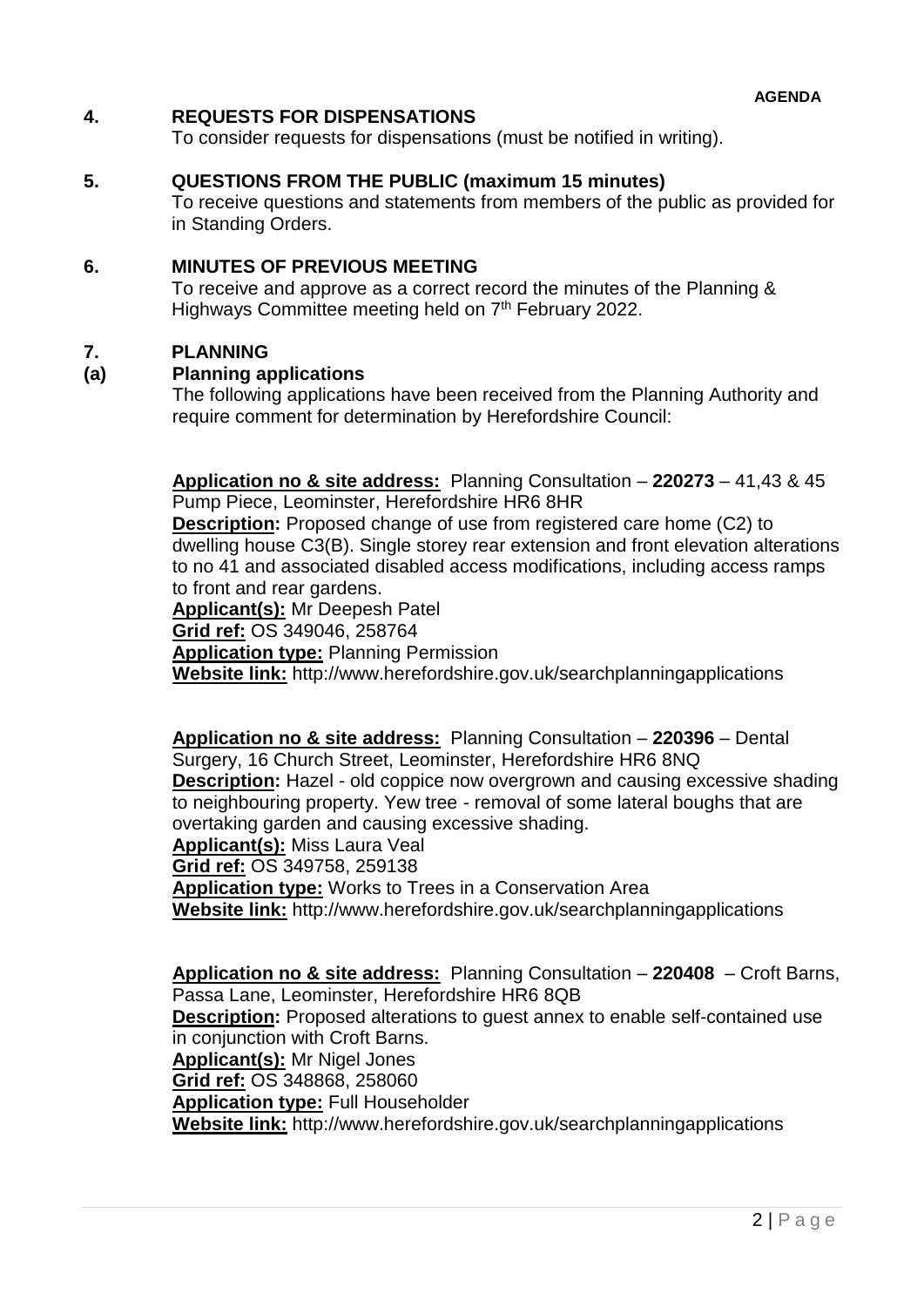#### **AGENDA**

**Application no & site address:** Planning Consultation – **214067** – Hillcroft, 48 Green Lane, Leominster, Herefordshire HR6 8QW **Description**: Change of use and relocation of wooden shed. (Retrospective). **Applicant(s):** Mr Andrew Barrington **Grid ref:** OS 348867, 259137 **Application type:** Planning Permission **Website link:** http://www.herefordshire.gov.uk/searchplanningapplications

- **(b) Herefordshire Local Plan Spatial Options Consultation**  to consider the recommendations from the Task and Finish Group on how residential development could be distributed across the county.
- **(c) Annual Plan Schemes**  to note the Annual Plan Schemes relating to the parish of Leominster. Please see supporting documents.

# **8. DECISIONS**

The following planning decisions had been received from Herefordshire Council. This list covers the period since publishing the last agenda until 11<sup>th</sup> February 2022.

### **Leominster South**

**Number:** P213788/J **Current status:** Determination Made **Decision:** Trees covered by TPO – Consent Granted **Type:** Works to trees covered by TPO **Location:** Wellswood House, 149 Bargates, Leominster, Herefordshire HR6 8QT **Proposal:** Tree No. T1 (on Tree Survey), copper beech (Fagus sylvatica purpurea), part of Group 2 on TPO plan. It is proposed to have the tree

pollarded, reducing both the height and width back to the fork junction. **Comment:** No Objection

### **Leominster South**

**Number:** P213830/A **Current status:** Determination Made **Decision:** Approved **Type:** Advertisement Consent **Location:** 25 West Street, Leominster, Herefordshire HR6 8EP **Proposal:** New fascia signage to Specsavers corporate image. **Comment:** No Objection

**Leominster South Number:** P213891/FH **Current status:** Determination Made **Decision:** Approved with Conditions **Type:** Full Householder **Location:** Hyde Cottage, Hyde Ash, Leominster, Herefordshire HR6 0JS **Proposal:** Proposed replacement garage.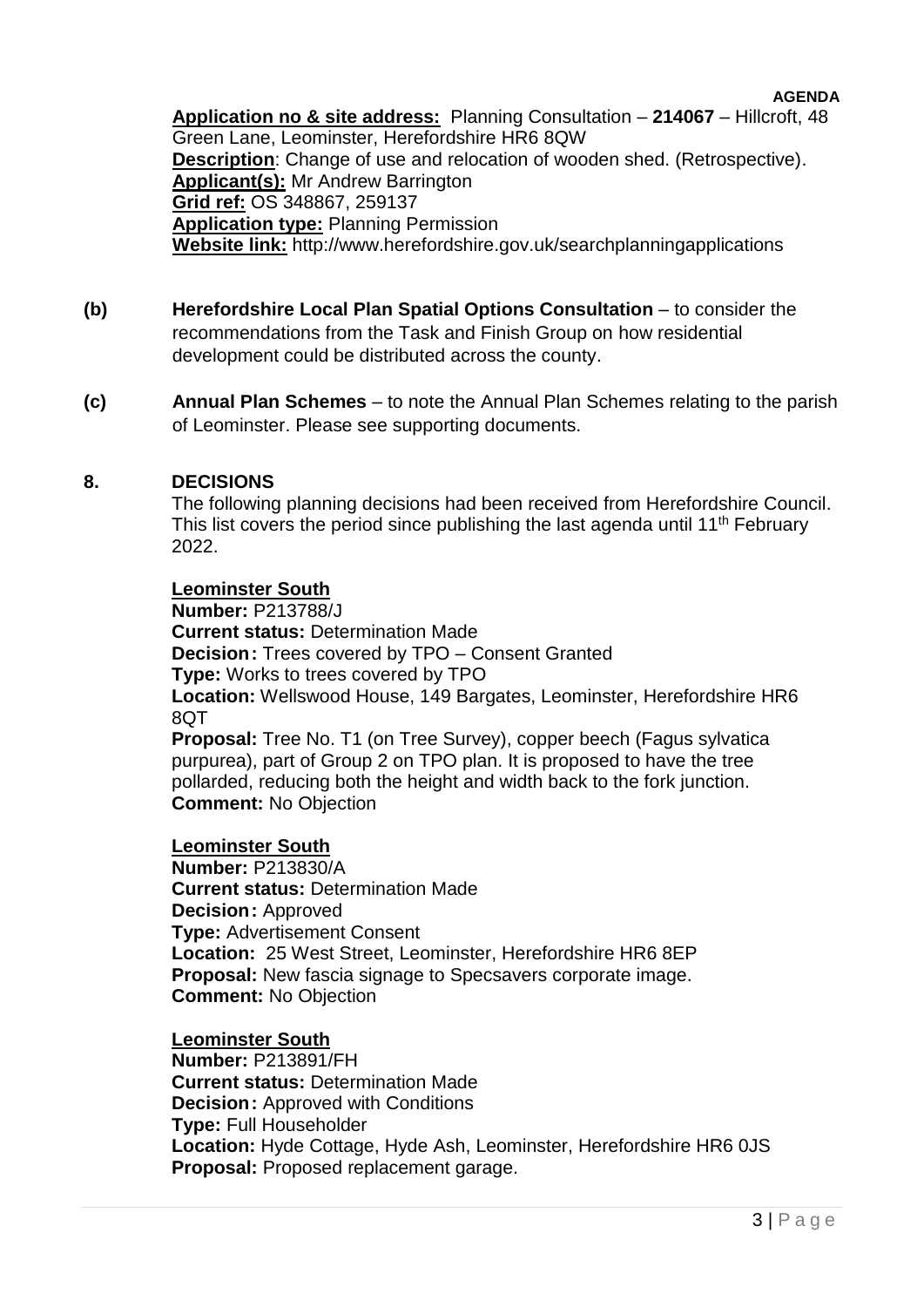**Comment:** Objection due to insufficient information regarding the roller shutter door and due to the scale of the build.

### **Leominster North & Rural**

**Number:** P210562/F **Current status:** Determination Made **Decision:** Approved with Conditions **Type:** Planning Permission **Location:** Broad Farm, Leominster, Herefordshire HR6 0AN **Proposal:** Proposed erection of agricultural manure store. **Comment:** No Objection

### **Leominster West**

**Number:** P214546/FH **Current status:** Determination Made **Decision:** Approved with Conditions **Type:** Full Householder **Location:** 7b Perseverance Road, Leominster, Herefordshire HR6 8QR **Proposal:** Proposed single storey rear extension. **Comment:** No Objection

### **Kingsland / Bircher**

**Number:** P212094/F **Current status:** Determination Made **Decision:** Approved with Conditions **Type:** Planning Permission **Location:** Pinsley Park, Cholstrey, Leominster, Herefordshire HR6 9AP **Proposal:** To erect a steel portal frame shed for the purpose of the handling of livestock.

**Comment:** No Objection

# **9. HIGHWAYS AND PARKING MATTERS**

- **(a) Highway and Parking Matters -** To consider any parking and highway issues relating to the Parish of Leominster.
- **(b) Extraordinary Market Towns Maintenance Fund** Herefordshire Council have awarded the market towns a sum of £750k to spend on town maintenance which Balfour Beatty have been asked to deliver. To consider items to spend the funds on to support the maintenance of the town.
- **(c) Cycle Lane Extension** To consider supporting a request, from a member of the public, to create a 0.6 mile link to join the cycle / walking provision on the A44 from Leominster eastwards.
- **(d) Issues on A44 near Porters Mill Close** To note issues raised by residents.

**AGENDA**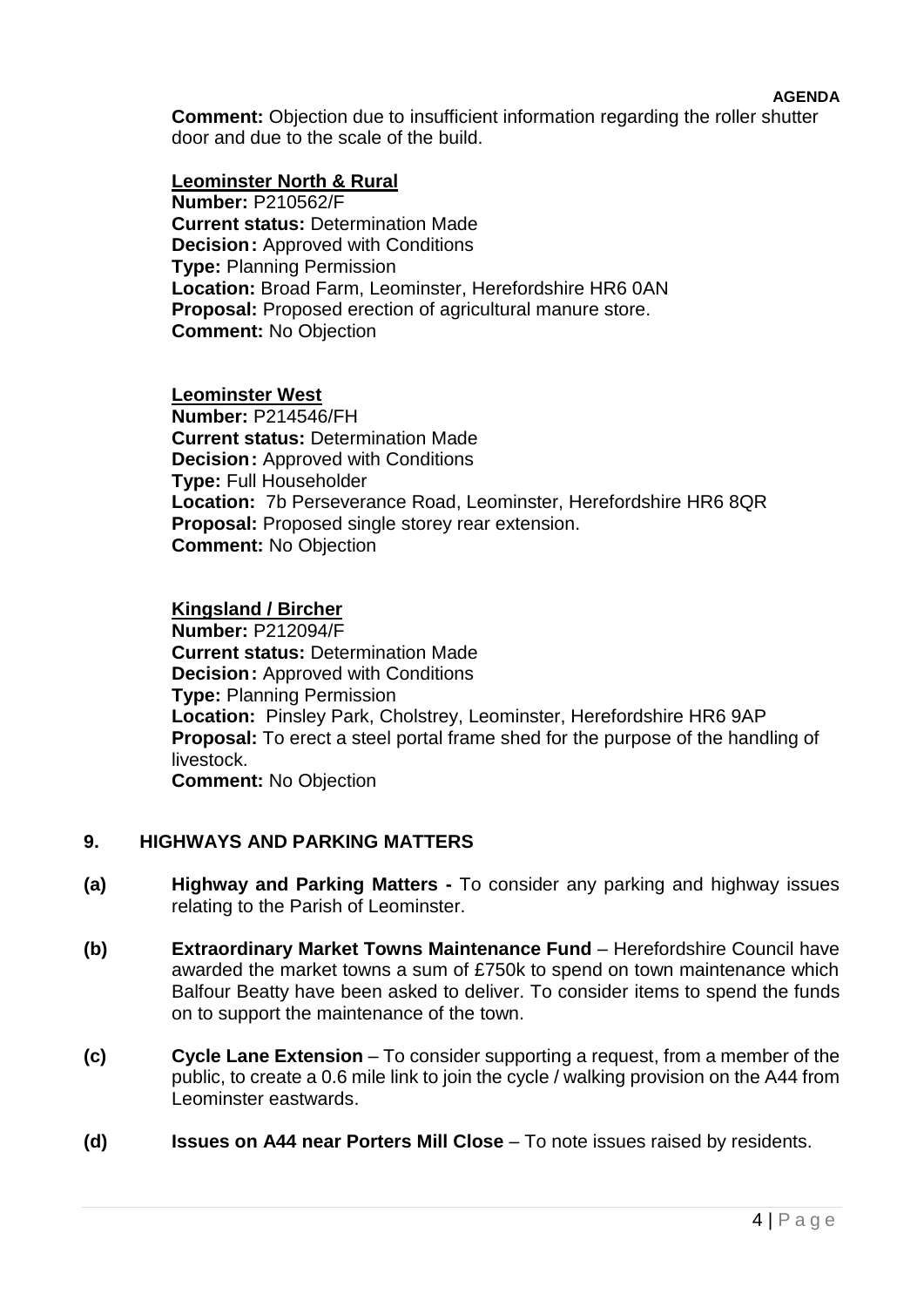# **10. LICENCING MATTERS**

There have been no licencing applications received.

# **11. DATE OF NEXT MEETING**

The next meeting will be held on Monday 21<sup>st</sup> March 2022 in the Council Chamber, 11 Corn Square, Leominster, HR6 8YP commencing at 6:00pm.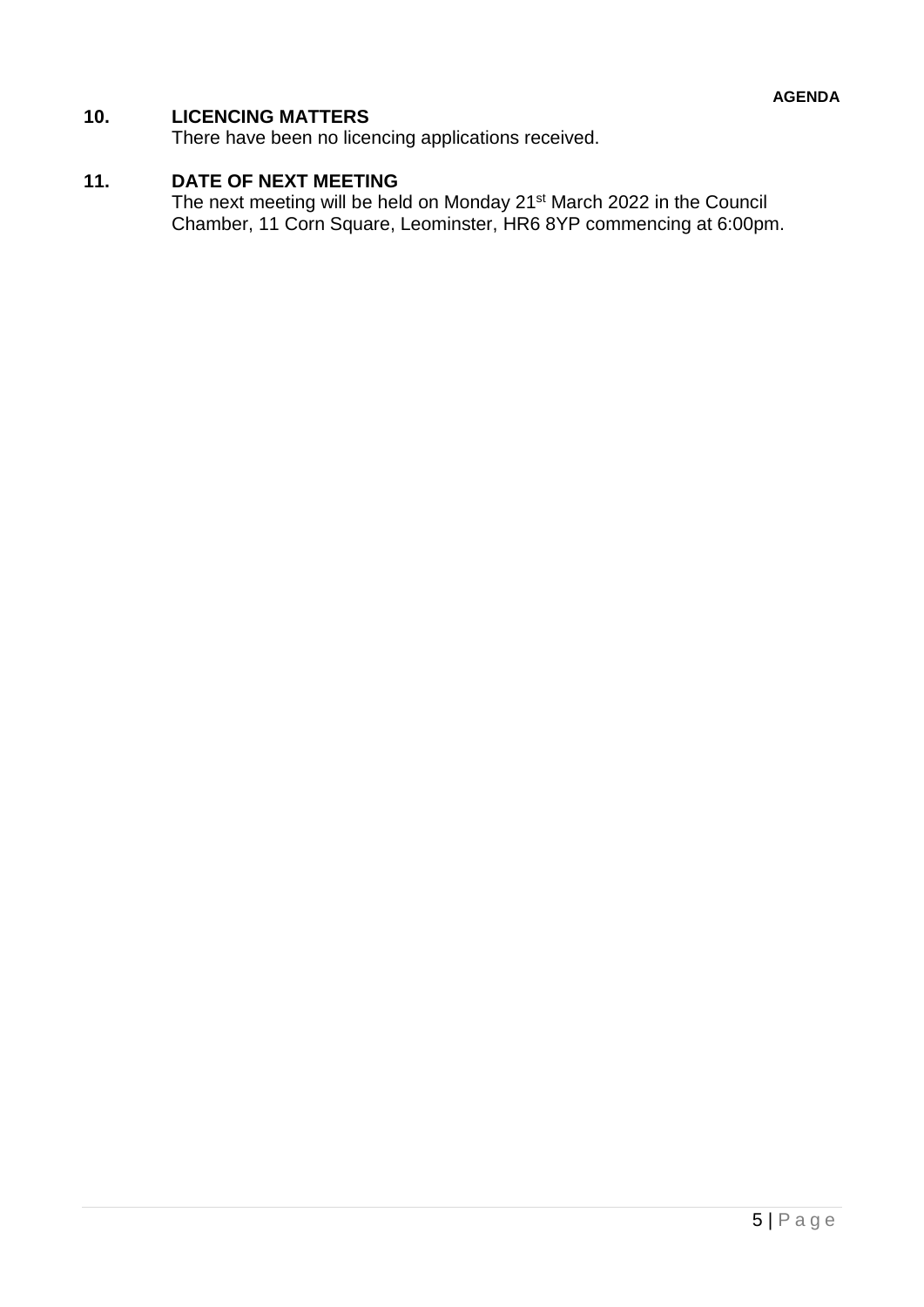# **LEOMINSTER TOWN COUNCIL**

# **PLANNING & HIGHWAYS COMMITTEE**

Minutes of the Planning & Highways Committee meeting held on Monday 7<sup>th</sup> February 2022 commencing at 18:00 hours in the Council Chamber, 11 Corn Square, Leominster HR6 8YP

**MEMBERS PRESENT:** Councillors Herschy (Chair), Thomas (Vice-Chair), Bartlett, Hanna, Marsh, Preece, Rosser, Rumsey and Williams.

**OFFICERS PRESENT:** Town Clerk, Democratic Services Officer.

# **PH135/21 APOLOGIES FOR ABSENCE**

Apologies for absence were received and accepted by the Committee for Cllr Jacquet (Holiday).

# **PH136/21 DECLARATIONS OF INTEREST**

There were no Declarations of Interest made.

# **PH137/21 HEREFORDSHIRE COUNCIL MEMBERS**

Committee **RESOLVED** that the participation of those Town Councillors who are also members of Herefordshire Council in both the debate and any subsequent vote on matters contained in this agenda was on the basis that the views expressed were preliminary views taking account of the information that was currently available to the Town Council and that County Councillors reserved their final views on all applications until they were in full possession of all relevant information both for and against**.**

# **PH138/21 REQUESTS FOR DISPENSATIONS**

No requests for dispensation had been received.

# **PH139/21 QUESTIONS FROM THE PUBLIC**

No members of the public were present.

# **PH140/21 MINUTES OF PREVIOUS MEETING**

Cllr Hanna requested clarification regarding PH130/21 (c) 'Whether funds for a potential bypass can be diverted'. Following discussion, the wording was amended to 'Whether future highways funding can be used within the town'.

Cllr Williams queried why the Planning Authority had approved planning application P203243/FH, as the Committee objected to the application due to the plans conflicting with the Neighbourhood Development Plan (building on garden land). Committee **RESOLVED** to write to the Planning Authority to request an explanation as to why the application was approved as it conflicts with the Leominster Neighbourhood Development Plan.

Following the amendment, it was **RESOLVED** that the minutes of the Planning & Highways Committee meeting held on 17<sup>th</sup> January 2022 be agreed and signed as a correct record.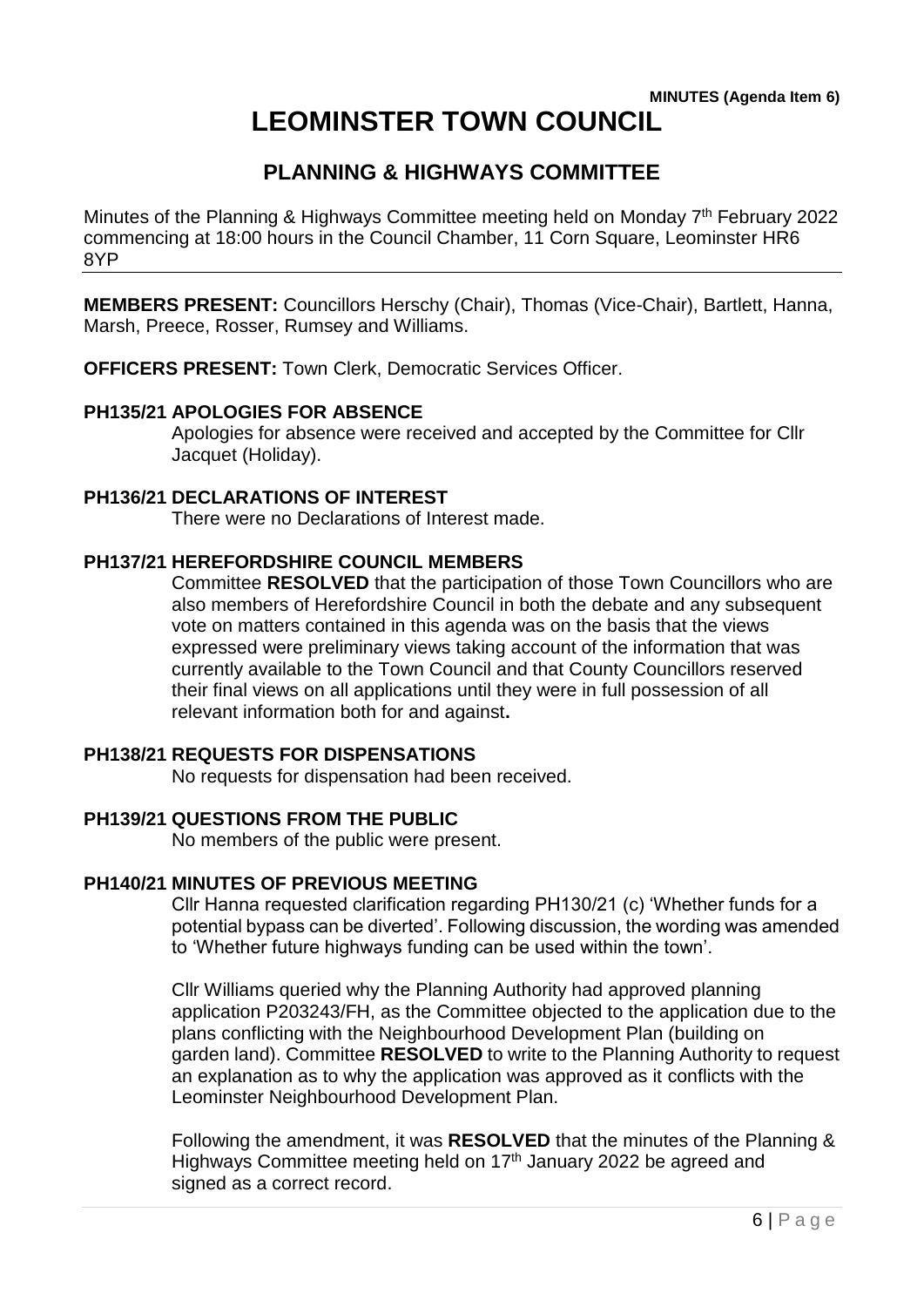# **PH141/21 PLANNING**

**(a) Planning applications –** It was **RESOLVED** to submit the following comments to Herefordshire Council:

**Application no & site address:** Planning Consultation – **214577** – Priory Church of St Peter and St Paul, Churchyard, The Priory, Leominster, Herefordshire HR6 8EQ **Description**: The tree specie is a Thuja, our tree surgeon has identified it as being dead and needs removing. On the sketch plan it is numbered 1. We will be replacing the tree with an Oak. **Applicant(s):** Mr Stuart Sidebotham **Grid ref:** OS 349858, 259203 **Application type:** Works to Trees in a Conservation Area **Comment:** No Comment

**Application no & site address:** Planning Consultation – **214479 -** Land adjacent The Hen House, Newtown, Leominster, Herefordshire HR6 8QD **Description**: Proposed change of use of land (field margin) together with the siting of one shepherd's hut holiday lodge with decking to be used as a holiday let (Retrospective).

**Applicant(s):** Mr John Pudge **Grid ref:** OS 347878, 257809 **Application type:** Planning Permission **Comment:** No Objection

**Application no & site address:** Planning Consultation – **220011** – 273 Buckfield Road, Leominster, Herefordshire HR6 8SB

**Description**: Incorporating temporary adhoc accommodation, previously open area for parking vehicle (over roofed with polycarbonate roof sheeting) with main dwelling. Addition of 2no. new windows and 1no sliding patio door, new entrance porch and internal elevations.

**Applicant(s):** Mr Des Wood **Grid ref:** OS 348087, 258804 **Application type:** Full Householder **Comment:** No Objection

**Application no & site address:** Planning Re-consultation – **213410** - 91 The Laurels, Bargates, Leominster, Herefordshire HR6 8QS **Description**: Proposed extension and change of use of existing two storey outbuilding to self contained habitable dwelling. **Applicant(s):** Mr Neil Chapman **Grid ref:** OS 349176, 259004 **Application type:** Planning Permission **Comment:** Objection - This is contrary to the Leominster Area Neighbourhood Plan 3. viii Discourage infilling of green spaces such as gardens. The town council support the neighbours of the property with their concerns.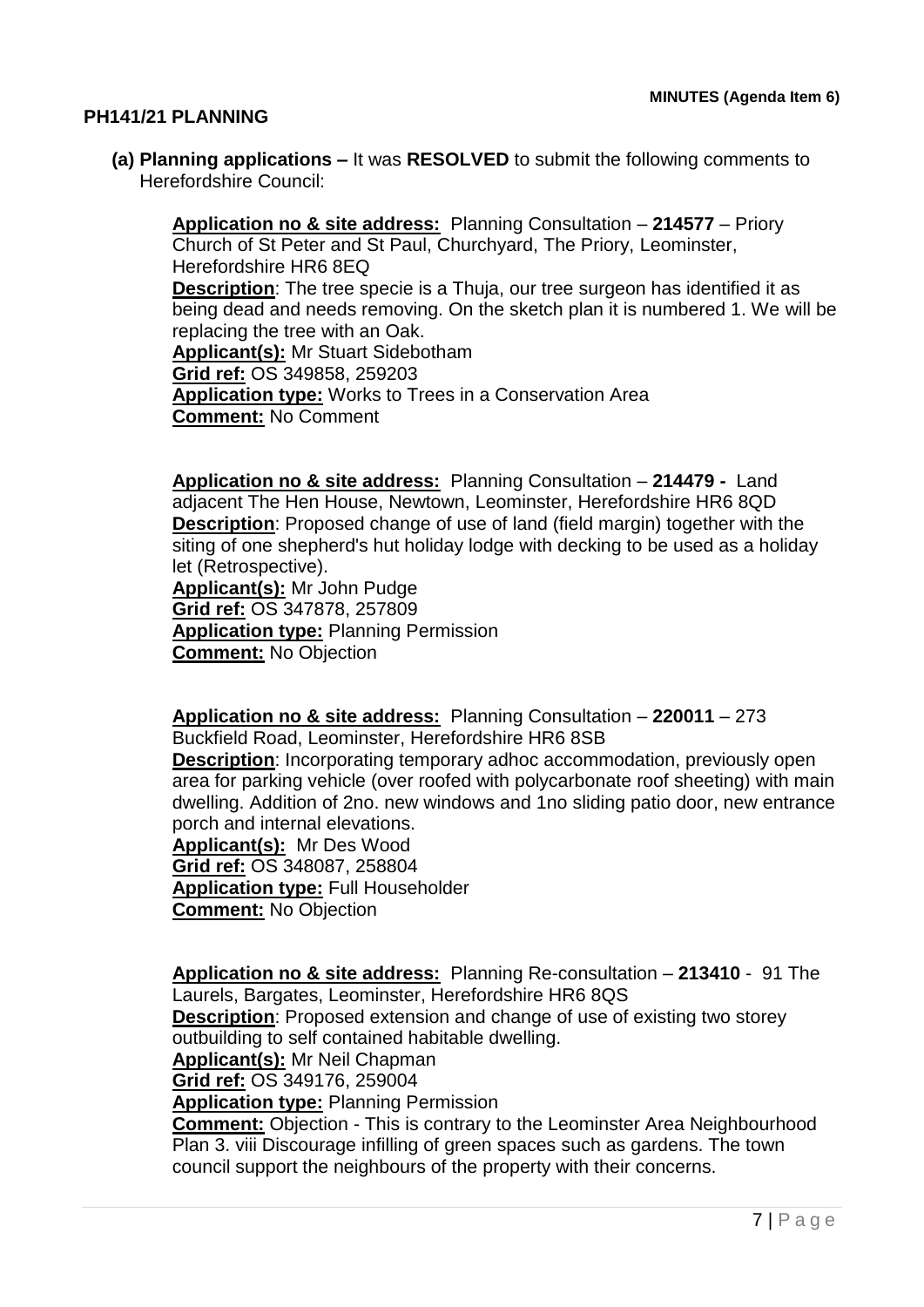**MINUTES (Agenda Item 6)**

**Application no & site address:** Planning Consultation – **220216** - Wegnalls Farm, Ginhall Lane, Leominster, Herefordshire HR6 9AQ

**Description**: Proposed conversion of traditional agricultural building into 1 no. residential dwelling and 1 no. holiday let unit.

**Applicant(s):** Mrs S Powels

**Grid ref:** OS 348334, 259351

**Application type:** (Part 3) Class Q - Prior Approval

**Comment:** Objection - Although the application is for a prior approval determination, the Leominster Town Council Planning & Highways Committee would like to point out that the development is outside the settlement boundary LANP3 Map 3.

**Application no & site address:** Planning Consultation – **220132** – Wood Park, Stoke Prior, Herefordshire HR6 0LF

**Description**: Erection of new 4 bedroom dormer bungalow to replace existing 3 bedroom bungalow and 1 bedroom annexe. The proposal also includes a new double garage to include a bike shed.

**Applicant(s):** Mr Martin Gwyn Hardwick

**Grid ref:** OS 351394, 255687

**Application type:** Planning Permission

**Comment:** Leominster Town Council Planning & Highways Committee would support any comment made by the Humber, Ford & Stoke Prior Group Parish Council.

# **(b) Herefordshire Local Plan Spatial Options Consultation** – Committee **RESOLVED**

to form a Task and Finish Group consisting of Cllrs Bartlett, Hanna Herschy and Williams to review the questionnaire in relation to the 5 different options and report their findings at the next Planning & Highways Committee meeting on 28<sup>th</sup> February 2022. The clerk will set up a doodle poll to confirm a meeting date for the group.

# **PH142/21 DECISIONS**

The following planning decisions received from Herefordshire Council were noted. These were presented at the meeting.

### **Leominster East**

**Number:** P211524/FH **Current status:** Determination Made **Decision: Approved with Conditions Type:** Full Householder **Location:** 65 Etnam Street, Leominster, Herefordshire HR6 8AE **Proposal:** To erect a wooden garden shed within the curtilage of a listed building. **Comment:** No Objection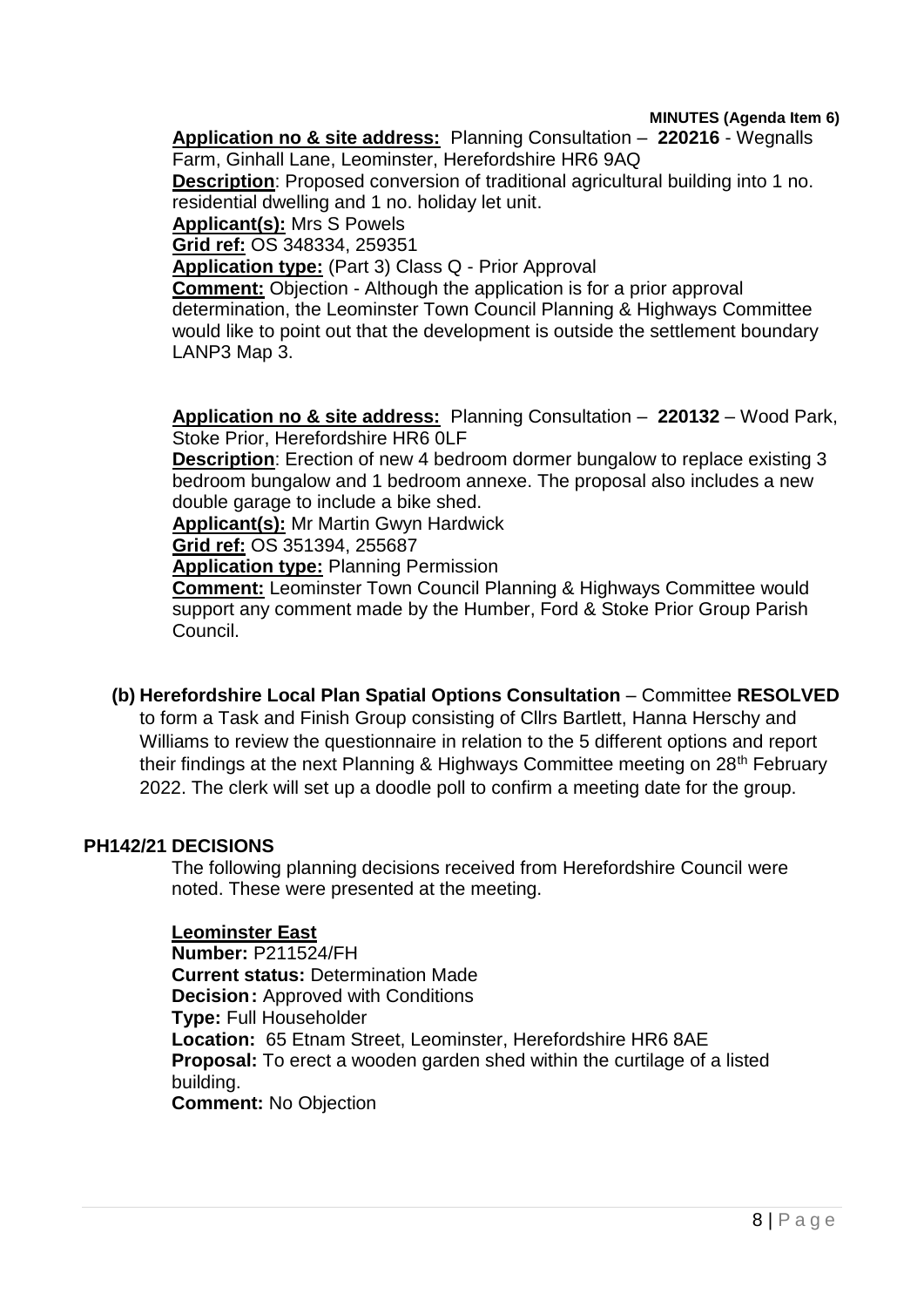**Leominster East Number:** P214172/FH **Current status:** Determination Made **Decision:** Approved with Conditions **Type:** Full Householder **Location:** The Lilacs, Laundry Lane, Leominster, Herefordshire HR6 8JT **Proposal:** Proposed single storey kitchen extension. **Comment:** No Objection

# **Leominster South**

**Number:** P213764/L

**Current status:** Determination Made **Decision: Approved with Conditions** 

**Type:** Listed Building Consent

**Location:** 1 Dishley Court, Ivington Road, Newtown, Leominster, Herefordshire HR6 8QD

**Proposal:** Replacement of the existing timber casement windows with proprietary powder coated slimline aluminium casement windows to match with the dark grey powder coated aluminium windows of the approved single storey extension.

**Comment:** No Objection subject to Conservation Officer comments.

# **Leominster West**

**Number:** P213514/F **Current status:** Determination Made **Decision:** Approved with Conditions **Type:** Planning Permission

**Location:** Vacant Site Adjacent to 54 Green Lane, Leominster, Herefordshire HR6 8QW

**Proposal:** Application for variation of condition 1 following grant of planning permission 202172 (Application for variation of condition 2 following grant of planning permission. 171903 (Proposed construction of a pair of semi-detached dwellings) To allow the design of the approved semi- detached houses to be amended) - To allow the access location to be changed from the approved position to the position of the original site access. **Comment:** No Objection

# **PH143/21 HIGHWAYS AND PARKING MATTERS**

# **(a) Highway and Parking Matters**

There were no matters raised.

# **(b) Proposed Public Path Diversion Order Footpath ZC100** - Committee **RESOLVED**

to support the request for the diversion of part of footpath ZC100 as long as tarmac is used to upgrade the path. Committee also **RESOLVED** that enforcement action should take place to reinstate footpath ZC100 from the rear of Silurian Close to Castlefield Stores.